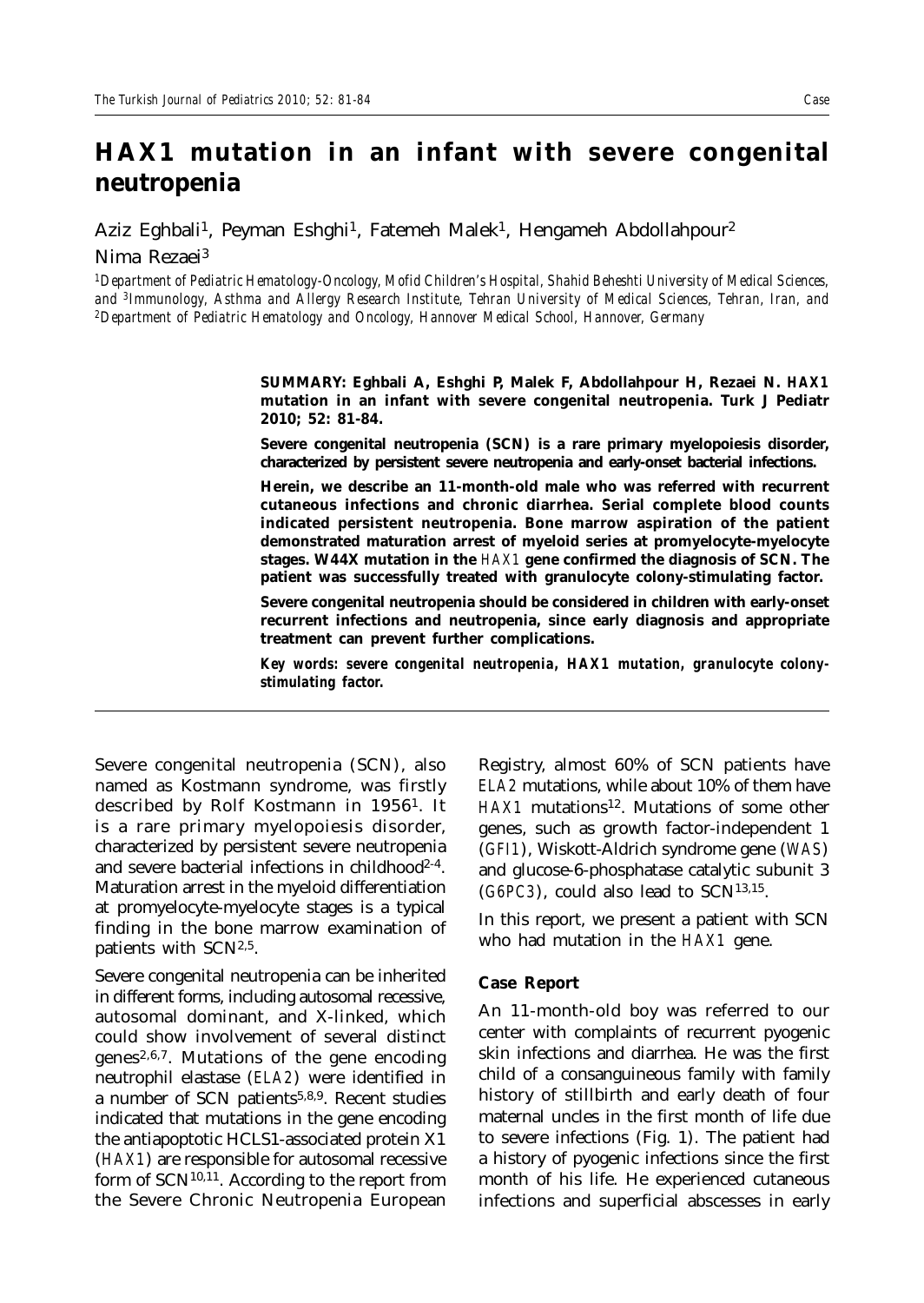infancy, which were treated with appropriate antibiotics. The patient also had a history of inguinal hernia and chronic diarrhea, leading to four hospital admissions in the first year of his life.

At the time of admission to our hospital, his body temperature was 38°C, pulse rate 140/min, and respiratory rate 30/min. No hepatosplenomegaly or lymphadenopathy was detected. Laboratory studies revealed neutropenia: leukocytes of 7000/µl (88% lymphocytes, 10% neutrophils, 2% monocytes), hemoglobin 10.1 g/dl, and thrombocytes of 437,000/µl. Serial complete blood counts were performed over one month, which indicated persistent neutropenia in this patient (Fig. 2).



Fig. 1. The pedigree of the patient with severe congenital neutropenia. (Open symbols represent healthy individuals, filled symbols represent affected patients, small filled symbols represent stillbirth, and symbols with slashes represent deceased individuals. Boxes: males, Circles: females).



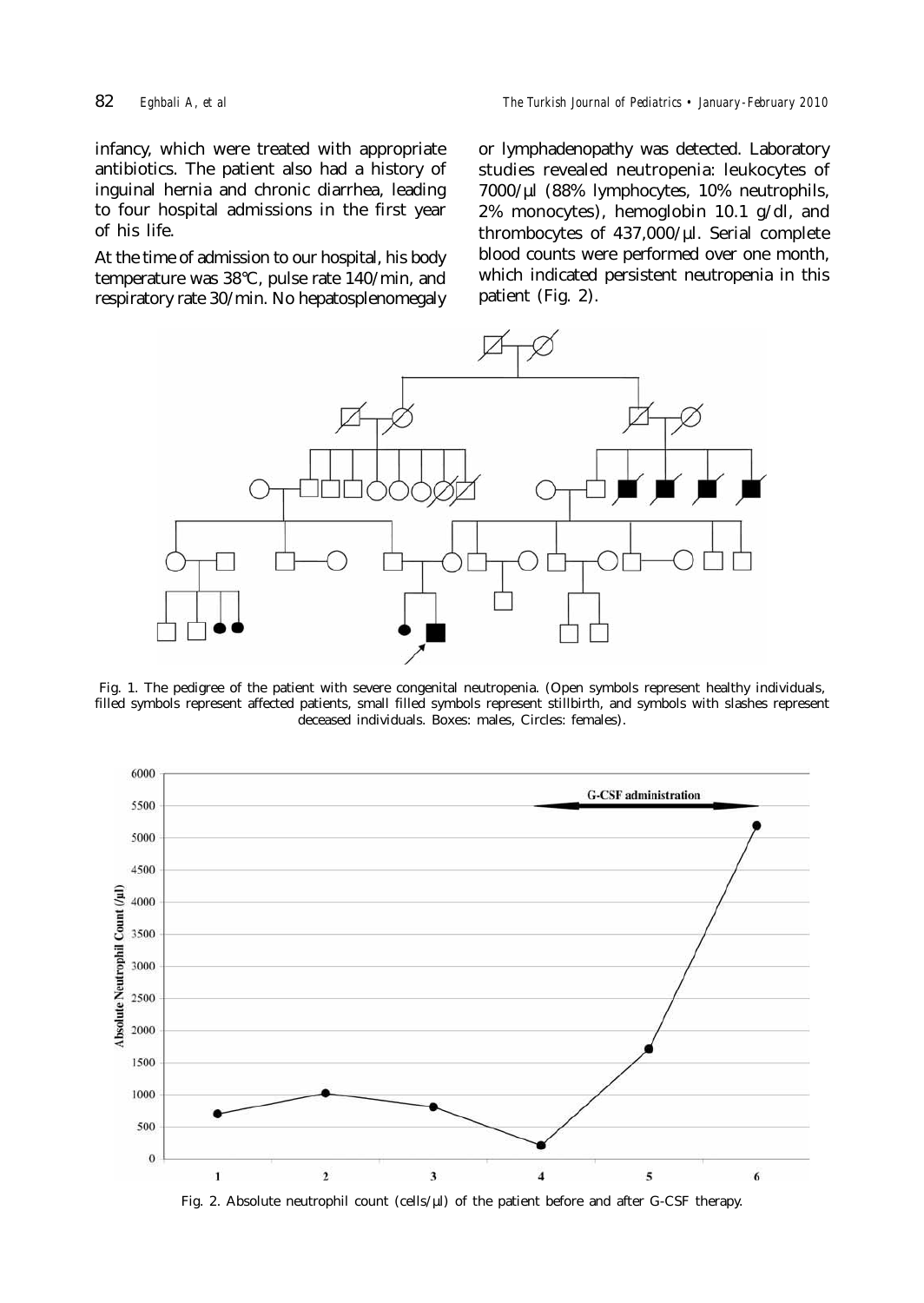The patient had an increased serum level of IgG (1290 mg/dl, normal: 350-1180 mg/dl), but serum levels of IgM and IgA were within normal ranges. The bone marrow aspiration of the patient demonstrated maturation arrest of myeloid series at promyelocyte-myelocyte stages, but megakaryocytic and erythroid series were normal.

Considering the clinical and laboratory findings, the diagnosis of SCN was considered. Molecular study revealed a homozygous single-nucleotide insertion (position 130-131insA) leading to a premature stop codon (W44X) in the *HAX1* gene.

Upon the diagnosis, granulocyte colonystimulating factor (G-CSF) 5 µg/kg/day was started. Absolute neutrophil count of the patient increased (Fig. 2), and the patient was discharged in good condition. He is currently two years old and is under regular G-CSF therapy.

## **Discussion**

HAX1 deficiency or autosomal recessive form of SCN is a rare primary immunodeficiency disease<sup>2,16</sup>, and there have been only a few reports of such patients since discovering the mutated gene in 200710. Since consanguineous marriages are common in our region<sup>17</sup>, frequency of autosomal recessive diseases, such as SCN, due to homozygous mutations of *HAX1*, should be more common than previously expected.

The patient had experienced recurrent infections from the first month of his life. Early-onset bacterial infections as well as fungal infections is a characteristic finding in patients with SCN, while almost all patients suffer the first episode of infection during early infancy 3-5,18. The most common manifestations of disease are superficial abscesses, oropharyngeal ulcers, mucocutaneous lesions, periodontitis, omphalitis, pneumonia, otitis media, and diarrhea2-4. Our patient presented with recurrent cutaneous infections, superficial abscesses, and chronic diarrhea. He had also suffered from inguinal hernia, which is a rare finding in SCN, albeit common in the general population19. Although it could be considered as a coincidental finding, in view of the different phenotypes with SCN, it should be kept in mind for further studies. On the other hand,

although there is insufficient evidence of connective tissue disorder in patients with *HAX1* mutations, it could be hypothesized that a significant HAX1 deficiency can cause sheath weakness and connective tissue and ligament exposure19. While it could lead to inguinal hernia, further studies are needed to show the function of the HAX1 molecule in this regard.

Severe congenital neutropenia patients typically have absolute neutrophil count of less than 500/µl2. Although the neutrophil count of our patient ranged from  $208/\mu$ l (severe) to  $1020/\mu$ l (mild) before G-CSF therapy, his neutropenia was persistent. Mild anemia and increased IgG serum level were also seen in this case. Such findings, in addition to other hematological findings, can often occur in association with neutropenia2,4.

Severe congenital neutropenia should be considered in any child with early-onset recurrent infections and neutropenia, since early diagnosis and appropriate treatment with G-CSF can prevent further complications.

## **REFERENCES**

- 1. Kostmann R. Infantile genetic agranulocytosis: a new recessive lethal disease in man. Acta Paediatr Scand 1956; 45: 1-78.
- 2. Wintergerst U, Rosenzweig SD, Abinun M, Malech HL, Holland SM, Rezaei N. Phagocytes defects. In: Rezaei N, Aghamohammadi A, Notarangelo LD (eds). Primary Immunodeficiency Diseases: Definition, Diagnosis and Management (1st ed). Heidelberg: Springer-Verlag Berlin; 2008: 131-166.
- 3. Rezaei N, Farhoudi A, Ramyar A, et al. Congenital neutropenia and primary immunodeficiency disorders: a survey of 26 Iranian patients. J Pediatr Hematol Oncol 2005; 27: 351-356.
- 4. Rezaei N, Moin M, Pourpak Z, et al. The clinical, immunohematological, and molecular study of Iranian patients with severe congenital neutropenia. J Clin Immunol 2007; 27: 525-533.
- 5. Welte K, Zeidler C, Dale DC. Severe congenital neutropenia. Semin Hematol 2006; 43: 189-195.
- 6. Ward AC, Dale DC. Genetic and molecular diagnosis of severe congenital neutropenia. Curr Opin Hematol 2009; 16: 9-13.
- 7. Rezaei N, Chavoshzadeh Z, R Alaei O, Sandrock I, Klein C. Association of HAX1 deficiency with neurological disorder. Neuropediatrics 2007; 38: 261-263.
- 8. Dale DC, Person RE, Bolyard AA, et al. Mutations in the gene encoding neutrophil elastase in congenital and cyclic neutropenia. Blood 2000; 96: 2317-2322.